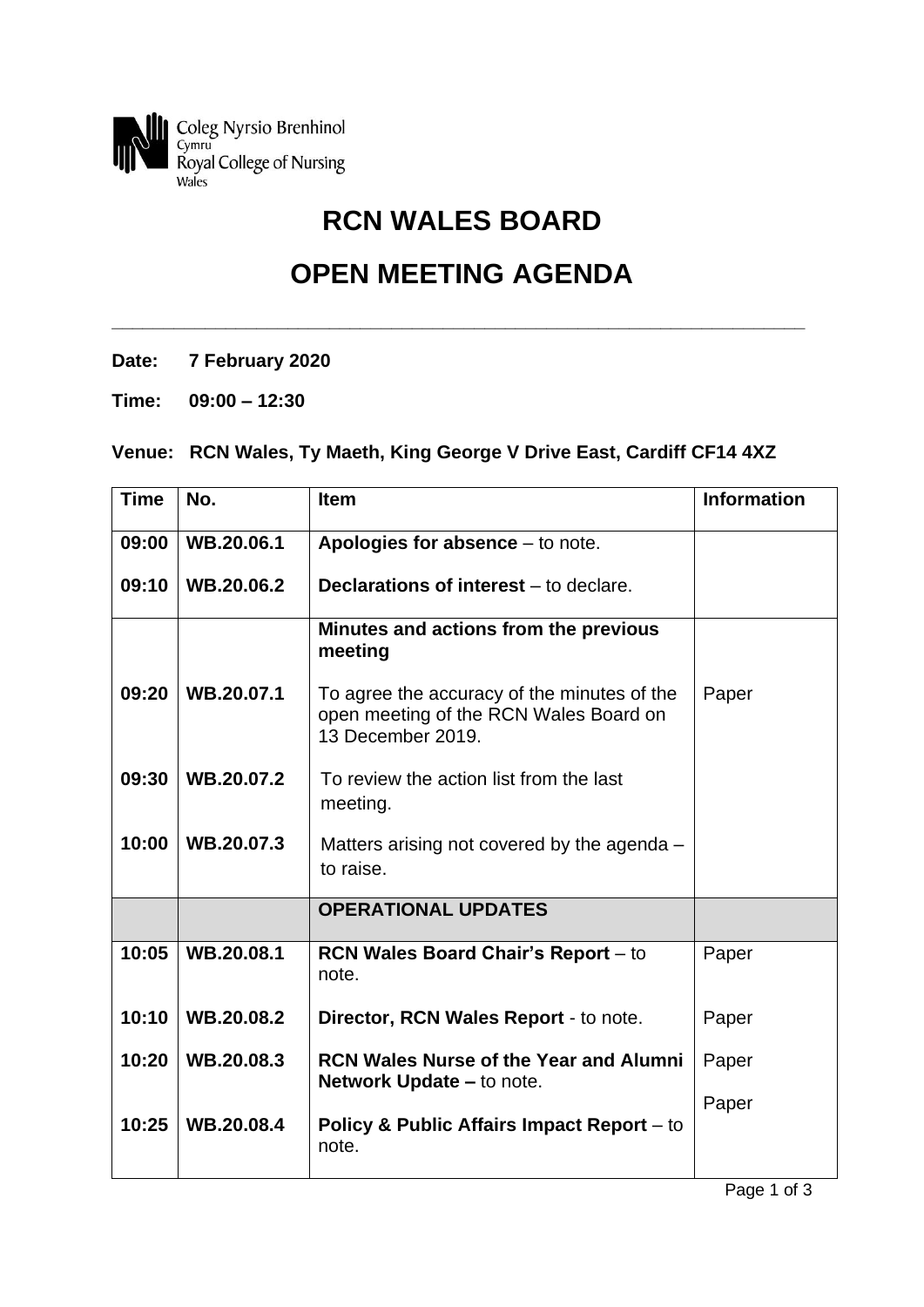| <b>Time</b> | No.        | Item                                                                                                                                                                    | <b>Information</b>                                                        |
|-------------|------------|-------------------------------------------------------------------------------------------------------------------------------------------------------------------------|---------------------------------------------------------------------------|
| 10:40       | WB.20.08.5 | <b>RCN Wales Scholarship Funds</b><br><b>Fundraising Task &amp; Finish Group</b>                                                                                        | To receive a<br>verbal update                                             |
| 10:45       |            | <b>COFFEE</b>                                                                                                                                                           |                                                                           |
| 11:00       | WB.20.08.6 | <b>RCN member consultation on the timing</b><br>of the $AGM -$ to discuss and provide<br>comments.                                                                      | Paper                                                                     |
| 11:25       | WB.20.08.7 | Redevelopment Project adjacent to Ty<br>Maeth. Granting Deed of Easement - to<br>approve.                                                                               | Paper                                                                     |
| 11:30       | WB.20.08.8 | <b>RCN Prince of Wales Nursing Cadet</b><br><b>Scheme</b> $-$ to note.                                                                                                  | Paper                                                                     |
| 11:35       | WB.20.08.9 | <b>Membership Categories Task and Finish</b><br>Group consultation $-$ to comment.                                                                                      | <b>Paper to follow</b>                                                    |
|             |            | <b>STRATEGIC UPDATES</b>                                                                                                                                                |                                                                           |
| 11:45       | WB.20.09.1 | <b>RCN Wales Nursing Education Policy</b><br>Position Statement Draft Framework - to<br>approve.                                                                        | Paper                                                                     |
| 11:55       | WB.20.09.2 | RCN in Wales Nursing PhD Studentship -<br>Judith Benbow, Phd Student and Senior<br>Lecturer, Cardiff University                                                         | To receive a<br>presentation                                              |
|             | WB.20.09.3 | <b>RCN Wales Engagement with the</b><br><b>Independent Sector presentation from</b><br>Dolores McCormick, Independent Health<br>and Social Care Strategy Programme Lead | A presentation<br>will be given at<br>the Board<br>development<br>session |
|             |            | <b>ITEMS TO NOTE</b>                                                                                                                                                    |                                                                           |
| 12:10       | WB.20.10.1 | <b>RCN Foundation Wales Committee</b><br><b>Update</b> $-$ to note.                                                                                                     | Paper                                                                     |
| 12:15       | WB.20.10.2 | <b>Report from RCN Council meetings held</b><br>on 27 November 2019 – to note.                                                                                          | Paper                                                                     |
| 12:20       | WB.20.10.3 | <b>Report from Trade Union Committee</b><br>meetings held on 12 and 21 November, 4<br>December and 20 January 2020- to note.                                            | Paper                                                                     |